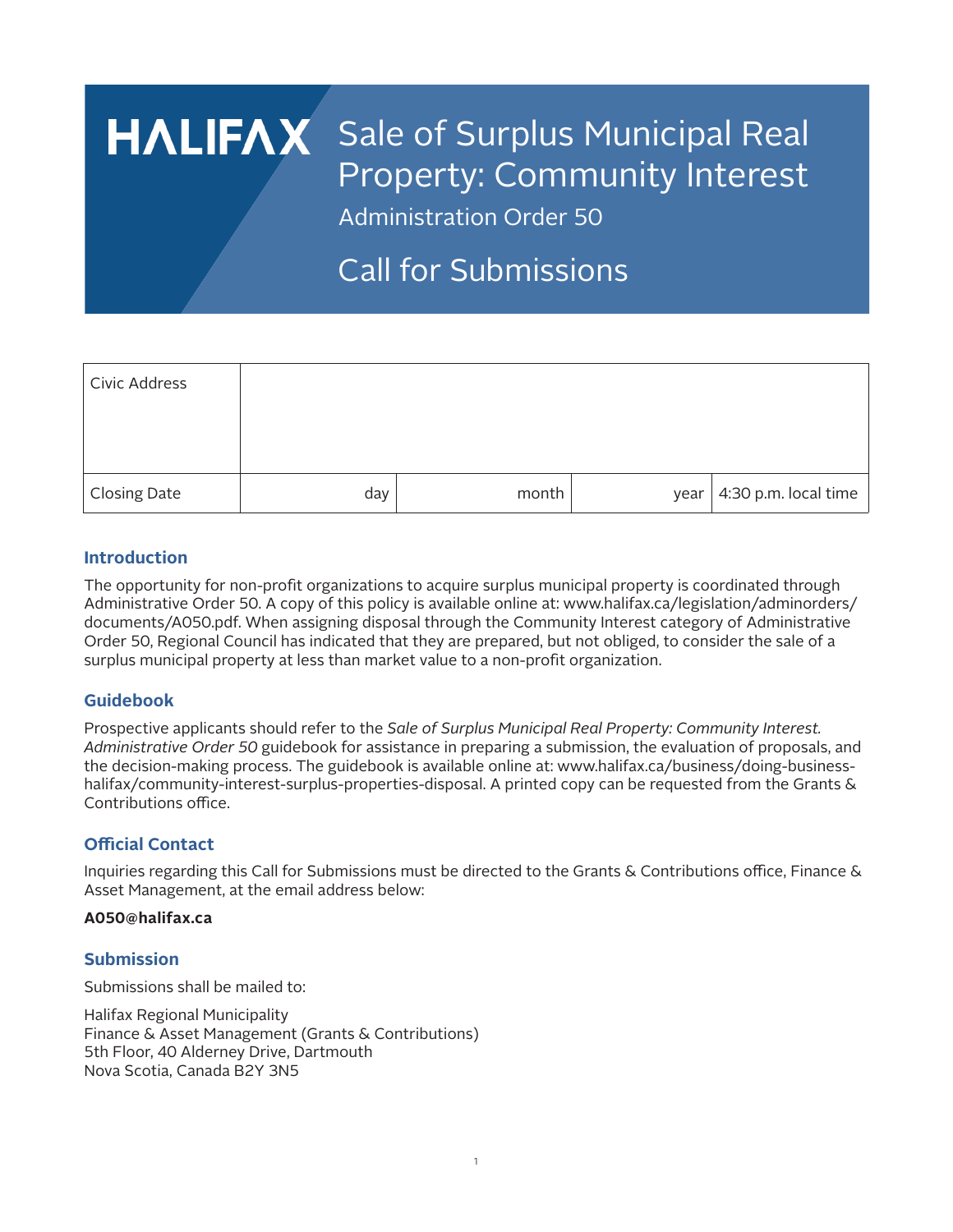### **Section A. Property Identification**

The Halifax Regional Municipality ("HRM") invites applications from registered non-profit and charitable organizations to acquire:

PID# Civic Address

The subject property has been declared surplus to HRM's requirements. Regional Council has approved disposal under the Community Interest category of Administrative Order 50.

#### **1. Location and Zoning of Subject Property**

The subject property is located [ *civic address* \_\_\_\_\_\_\_\_\_\_\_\_\_\_\_\_\_\_\_\_\_\_\_\_\_\_\_\_\_\_\_\_\_\_\_\_\_ ] as shown in the site map below. [land area, neighbourhood, general typography of the land]. The subject property is currently zoned [ *zoning \_\_\_\_\_\_\_\_\_\_\_\_\_\_\_\_\_\_* ] and permitted uses include the following:

See: Section C. SUPPLEMENTARY INFORMATION of this document for reference to the HRM Land Use Bylaw.

Site Map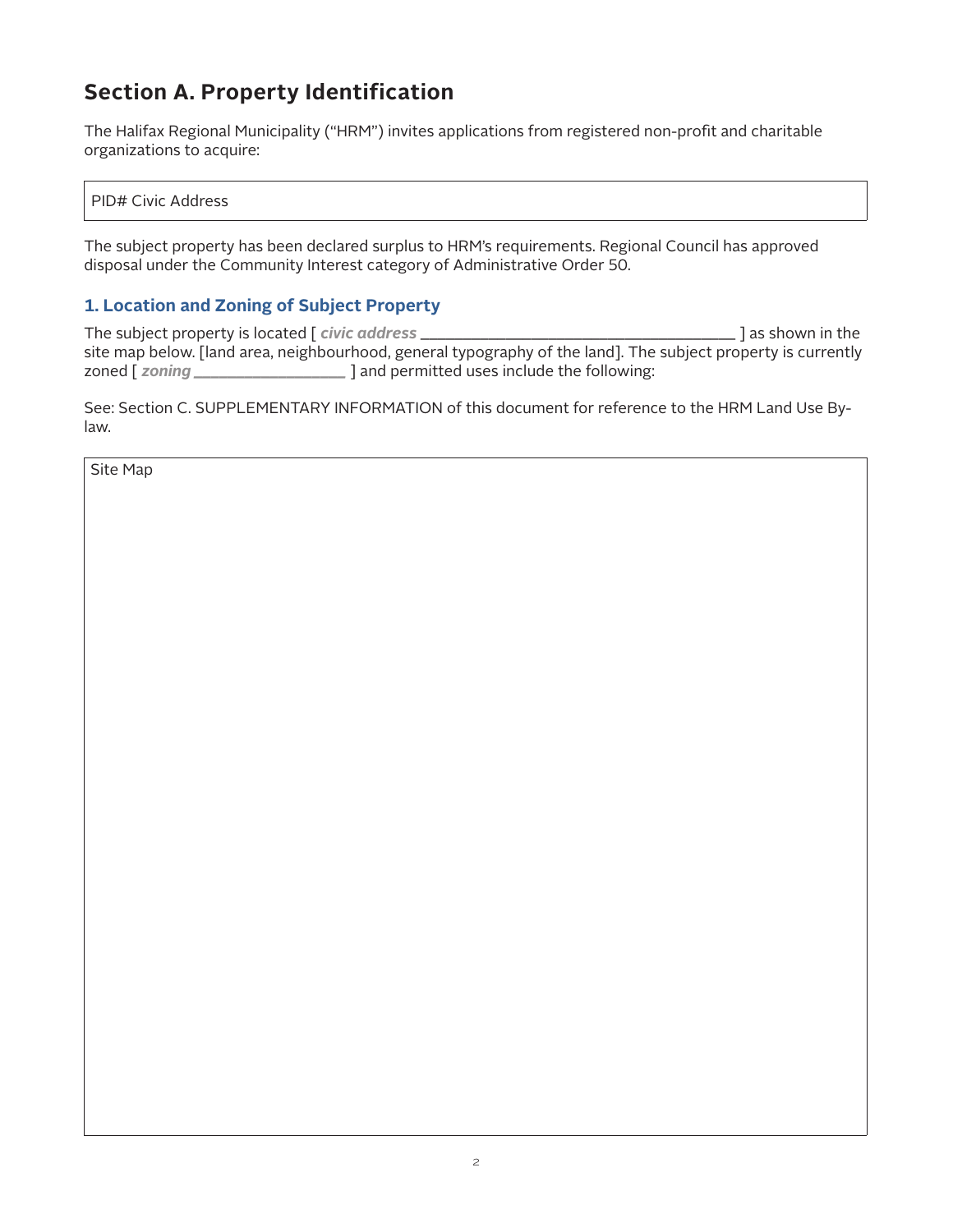#### **2. General Description**

Describe main features of the building as applicable. Include any restrictions (heritage designation, assignment of lease or license agreement, easements).

Photograph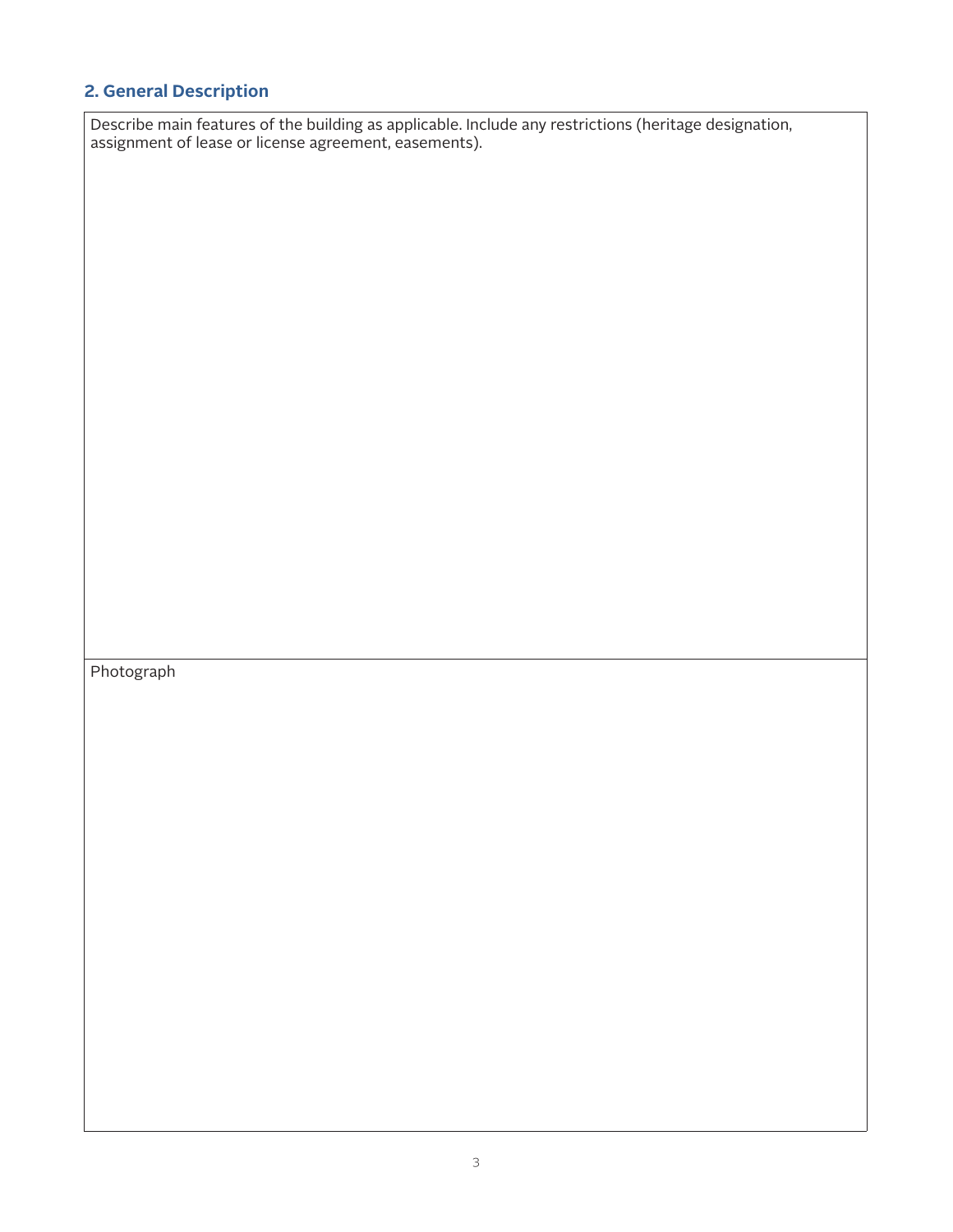#### **3. Property Value**

| In [year _____________], HRM retained the services of [name of company ___________________________________]                        |  |  |  |  |
|------------------------------------------------------------------------------------------------------------------------------------|--|--|--|--|
|                                                                                                                                    |  |  |  |  |
| to be [\$ _____________]. This appraisal is for the subject property in its current condition and as zoned ("as is/<br>as zoned"). |  |  |  |  |
| The current assessed value of the property as determined by Property Valuation Services Corporation is                             |  |  |  |  |
|                                                                                                                                    |  |  |  |  |
| The current tax rates for this location are: _______% Commercial and _______% Residential                                          |  |  |  |  |
| <b>4. Site Visit</b>                                                                                                               |  |  |  |  |
|                                                                                                                                    |  |  |  |  |
| [Day _______________, month _______________, year _____________] at [ time ____________]                                           |  |  |  |  |
|                                                                                                                                    |  |  |  |  |
| Attendance is voluntary but is an opportunity to view the premises with any party retained by the applicant.                       |  |  |  |  |

#### **5. Supplementary Information**

Additional information is included in Section C. SUPPLEMENTARY INFORMATION of this document.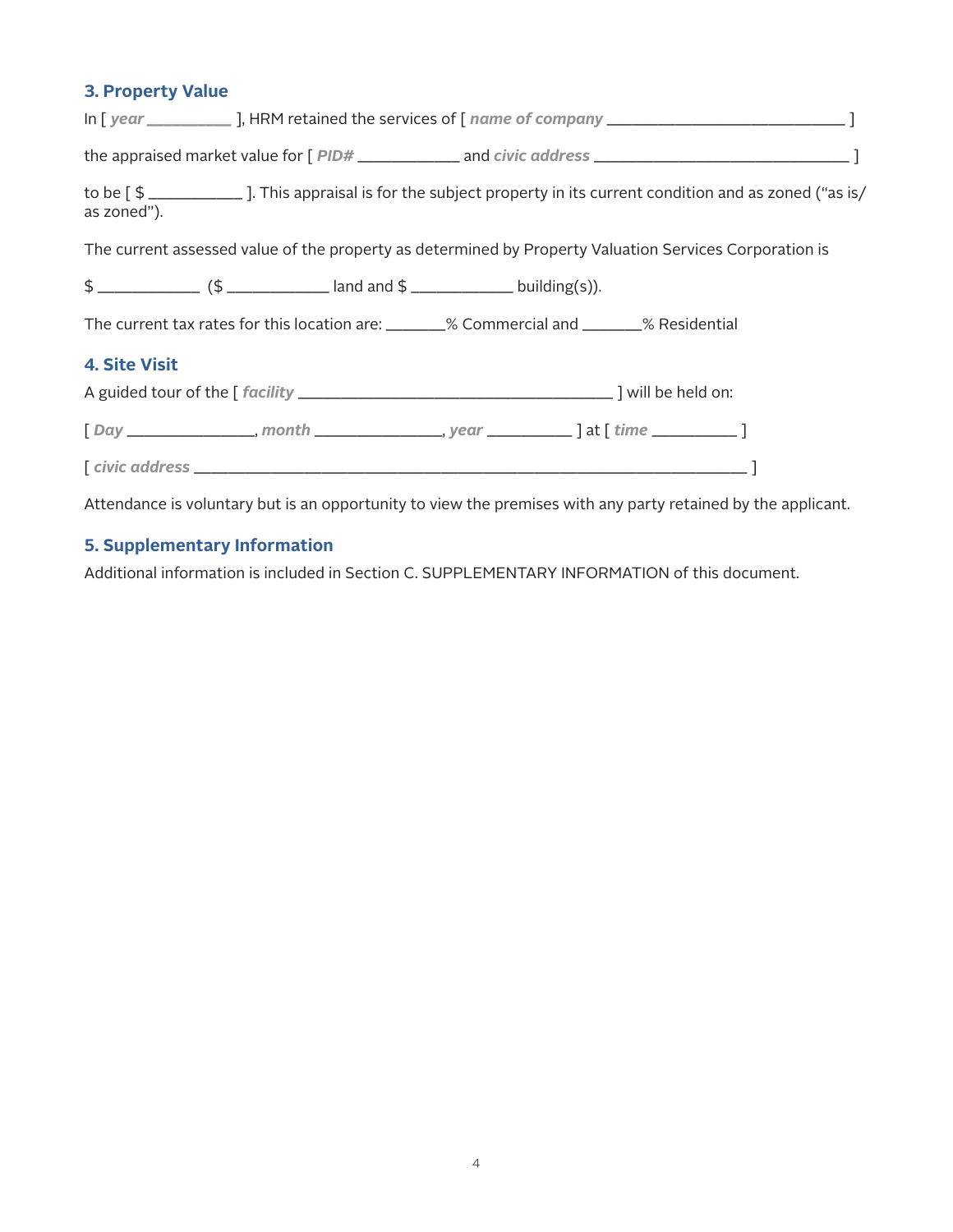### **Section B. Call for Submissions**

Section B should be read in conjunction with the *Sale of Surplus Municipal Real Property: Community Interest Guidebook* to ensure that the process, evaluation, and decision-making process is understood. The guidebook is available online at: www.halifax.ca/business/doing-business-halifax/community-interest-surplusproperties-disposal.

#### **6. Eligibility**

All applicants must be a registered non-profit organization as of the date of application (on or before the application deadline stated on the front cover of this document, "Call for Submissions"). A non-profit organization includes the following:

- A society pursuant to the Societies Act (1989);
- A non-profit association pursuant to the Co-Operatives Associations Act (1989);
- A non-profit corporation pursuant to the Canada Not-for-profit Corporations Act (2009);
- A registered charity pursuant to the Income Tax Act (Canada);
- A non-profit organization pursuant to an Act of the Nova Scotia Legislature.

Unsolicited expressions of interest, including from former or current tenants, will not be considered outside the formal call for Expressions of Interest<sup>1</sup>. Any verbal or written communication with respect to the possible sale of the property shall be directed to the formal Community Interest disposal process as set out in Administrative Order 50.

#### **7. Application Deadline**

Written submissions will be accepted until the end of business day, 4:30pm local time, on the date stated on the front cover of this document, "Call for Submissions". Extensions and late applications will not be considered.

Submissions will not be accepted by email. Applications must either be date-stamped and initialed by a member of HRM staff, post-marked by Canada Post Corporation, or delivered by commercial courier with the date and time of delivery verified. Submissions without proof of date and time of application will not be considered.

#### **8. Application Form**

An application form is attached to this document and online at: www.halifax.ca/business/doing-businesshalifax/community-interest-surplus-properties-disposal. This form must be completed, signed by the Chair of the Board of Directors, and affixed to the front of your submission.

#### **9. Applicant's Expenses**

Applicants are responsible for expenses incurred in preparing, delivering or presenting a proposal, whether or not Regional Council approves the proposal submitted for this application.

#### **10. Currency and Taxes**

Amounts included in the submission are to be quoted in Canadian dollars, excluding deed transfer tax (1.5% of the sale price) and HST where applicable.

 <sup>1</sup> See: *Sale of Surplus Municipal Real Property: Community Interest Guidebook* for the criteria and decision-making process for Direct Sale requests.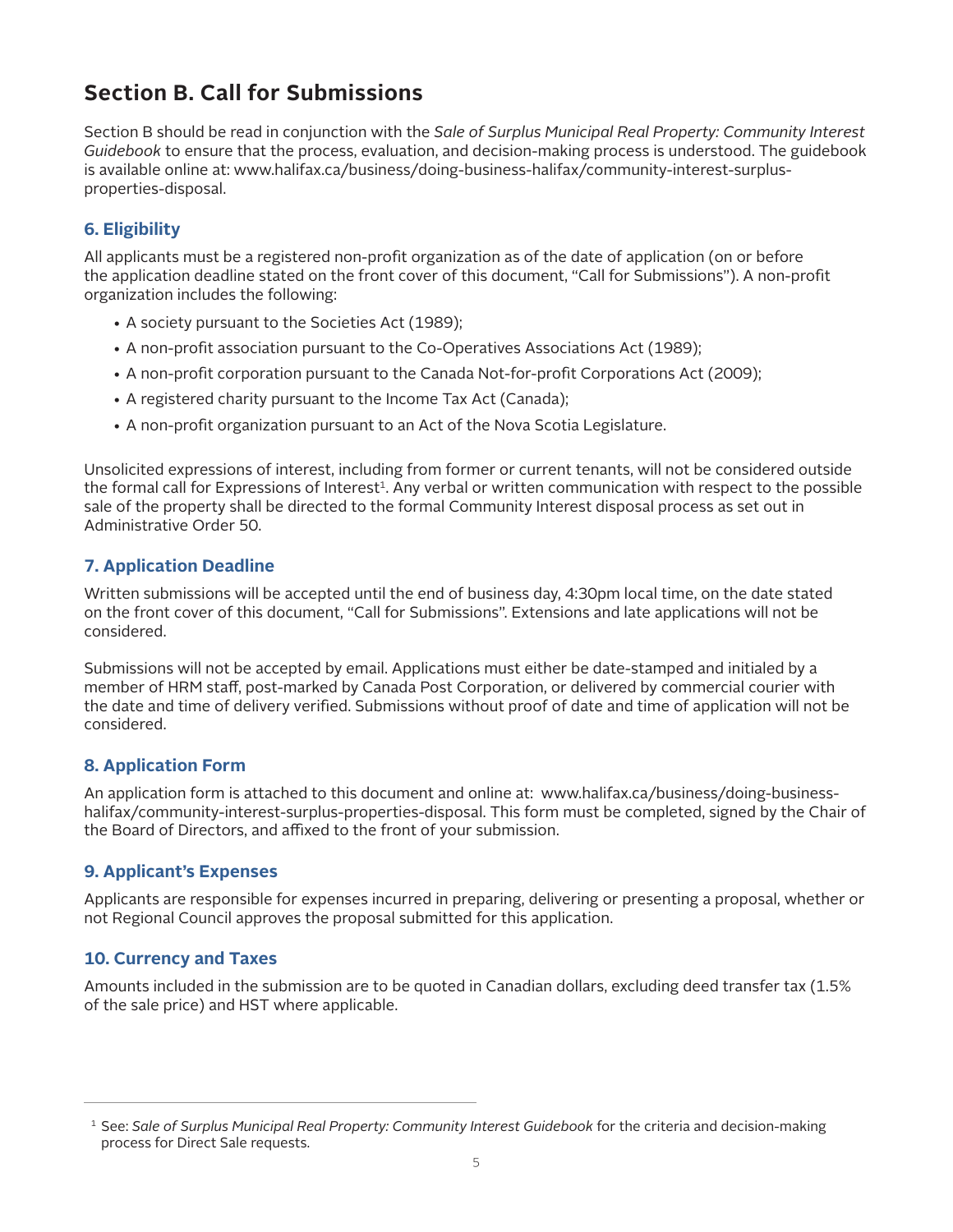#### **11. Compliance With Laws**

In the event that Regional Council approves the submission, the Applicant shall give all notices and obtain all licenses and permits required to perform any proposed work or process required. The Applicant shall comply with all laws applicable to completing any required or optional work.

#### **12. Evaluation Process**

Applications will be reviewed based on the information provided in the submission using a standard scoring process as described in the *Sale of Surplus Municipal Real Property: Community Interest Administrative Order 50* guidebook. Sufficient detail should be included in the proposal to enable the evaluation team to understand the submission and develop a recommendation for Regional Council.

Any subsequent submission of written documentation in support of a proposal shall not be considered unless expressly requested by the HRM staff evaluation team. If clarification or additional information is required the Applicant will be contacted using the A050@halifax.ca email address.

After a formal call for Submissions has officially been issued, the applicant shall direct all questions regarding this Call for Submissions to the official contact at: A050@halifax.ca. Any attempt on the part of the Applicant or any of its employees, agents or representatives to contact any of the following persons with respect to this Call for Submissions may lead to disqualification:

- any member of an evaluation team or any expert advisor to them;
- any member of HRM staff other than the official contact;

• any member of the public who serves in a volunteer capacity on an agency, board, commission or committee convened by Council.

A copy of the *Sale of Surplus Municipal Real Property: Community Interest Staff Evaluation Guidelines* are posted online at: www.halifax.ca/business/doing-business-halifax/community-interest-surplus-propertiesdisposal.

[If the applicable weighted scoring table is to be used it would be inserted here.]

#### **13. Applicant's Due Diligence**

The property is to be sold "as is" and "as zoned". The Applicant must satisfy themselves as to the exact nature and existing condition of the property and any necessary improvements required relative to their intended use. Costs incurred to achieve this level of satisfaction are the sole responsibility of the Applicant.

HRM may have in its possession, or undertake, environmental reports, a building condition or energy assessment, appraisals, and further investigations. These documents are provided to Applicants on the HRM web site at this address: www.halifax.ca/business/doing-business-halifax/community-interest-surplusproperties-disposal. A list of these materials is included in Section C. SUPPLEMENTARY INFORMATION of this document and may be used to assess any required capital work, deferred maintenance, and the general condition of the subject property. HRM does not, however, guarantee any condition of the property nor the accuracy of the information presented in the reports. The Applicant is required to substantiate the findings for their submission and costing.

Where a property has been occupied by a third party or vacant for an extended period, information on annual operating costs may be unavailable. Further, the Municipality's costs are reduced due to bulk purchasing, a self-insured discounted premium, and partial HST. Therefore, applicants are cautioned that a direct comparison with a new owner's costs may prove erroneous.

An opportunity to increase or amend the terms of offer submitted will not be allowed under the Call for Submissions process. Staff will not negotiate content once the application is submitted but the staff contact may refer questions of clarification on behalf of the evaluation team.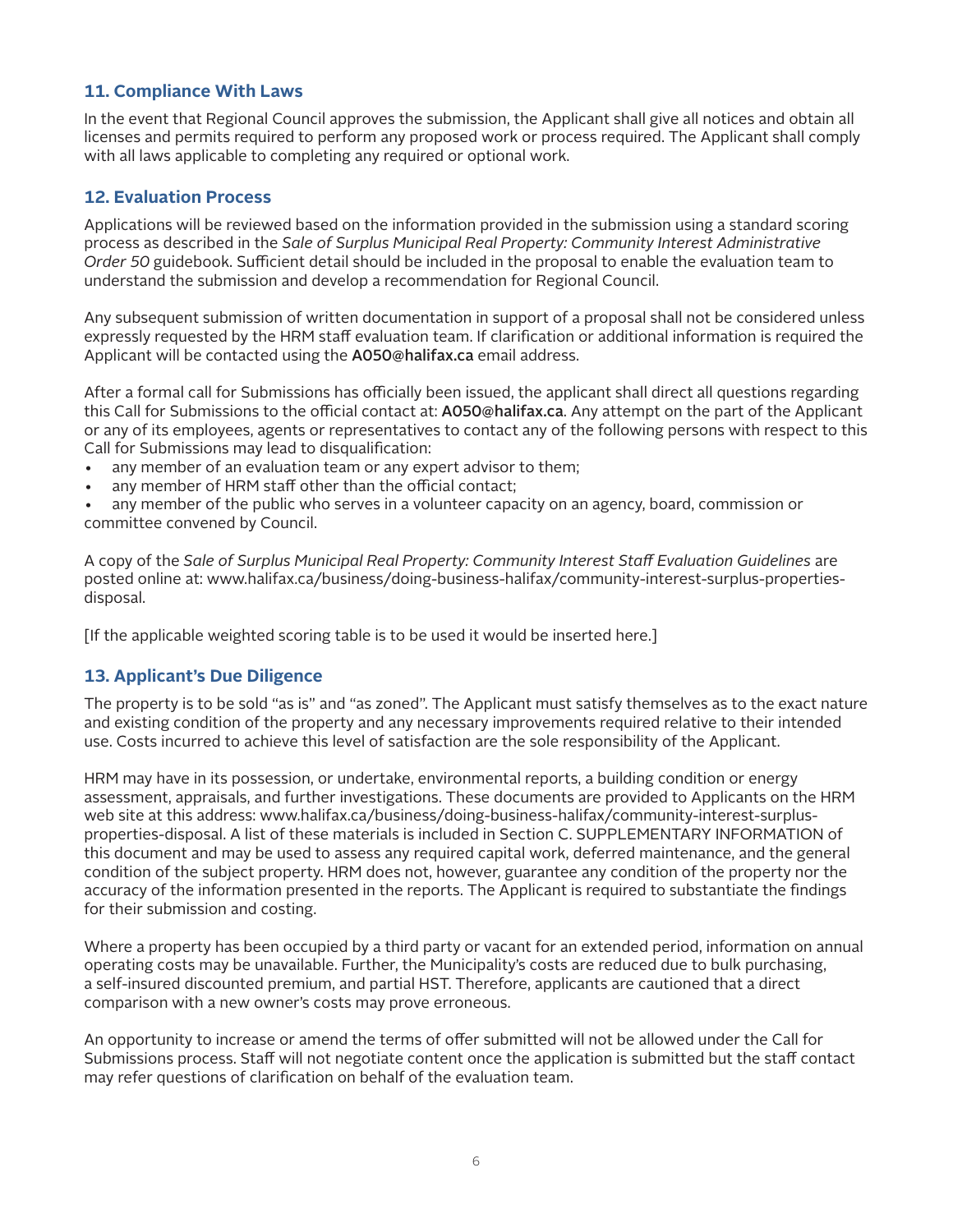The Applicant is responsible for confirming the property's tax and zoning status and the implications of same in the development of their proposal (for example, permitted use in relation to occupancy, parking, building expansion, or site re-development).

#### **14. Underground Infrastructure**

If successful, the Purchaser will be required to carry out any necessary relocation, construction or improvements to the underground infrastructure at their sole cost. Underground infrastructure refers to sanitary sewage systems, storm water drainage system, domestic water system, all electrical and communications cabling, and other utility costs.

#### **15. Permits and Approvals**

The Purchaser shall be responsible for obtaining all required approvals and permits prior to the start of any work on site. The process for obtaining Municipal approval(s) will be independent of the sale process; an Agreement of Purchase and Sale does not presume or imply the Municipality's approval of subsequent applications for permits, re-zoning, variances, or a development agreement.

#### **16. HRM's Terms and Conditions Of Sale**

Any restrictions on the sale, lease, or use of a property shall be determined by HRM in advance and these may affect appraised market value. The Purchaser may be required to maintain the property in accordance with these restrictions, including any "extraordinary" and heritage elements as identified within Section 2. GENERAL DESCRIPTION of this Call for Submissions.

Current property expenditures by HRM will be discontinued upon closing date of the property sale. Expenditures include, but are not limited to, building and liability insurance, future re-capitalization, holding costs including leasing, or any operating grant (ie. rent subsidy or utilities) provided by the Municipality.

#### **17. Closing of Sale Process**

For a successful applicant, the closing process on the sale of the property is typically within sixty (60) days of receiving the required Municipal approvals for the transaction following Regional Council's approval.

#### **18. Buy-Back Agreement**

Subject to Regional Council approval, a property sale at less than market value may include a Buy-Back Agreement in addition to the Agreement of Purchase and Sale. A Buy-Back Agreement has an initial 25 year term followed by a review by Regional Council to consider continuation, amendment or release of the agreement. A Buy-Back Agreement may restrict an owner's ability to secure financing. Under such circumstances, application must be made to HRM for consent to encumber the asset.

Refer to the *Sale of Surplus Municipal Real Property: Community Interest Administrative Order 50* guidebook for further detail and a sample Buy-Back Agreement.

#### **19. Recovery of HRM's Costs**

In accordance with Schedule 2 of Administrative Order 50, the following closing costs shall be applied as follows:

| Migration and Deed Fee                                                                                    | maximum \$2,500 per property transaction plus HST                                          |  |
|-----------------------------------------------------------------------------------------------------------|--------------------------------------------------------------------------------------------|--|
| Appraisal/Comparative Market Analysis                                                                     | lessor of 50% of the cost of the appraisal or \$2,500<br>per property transaction plus HST |  |
| Plan of Survey for the Subdivision of Land,<br>Including Lot Consolidation, legal description<br>and deed | full cost recovery (HRM will provide an itemized<br>invoice)                               |  |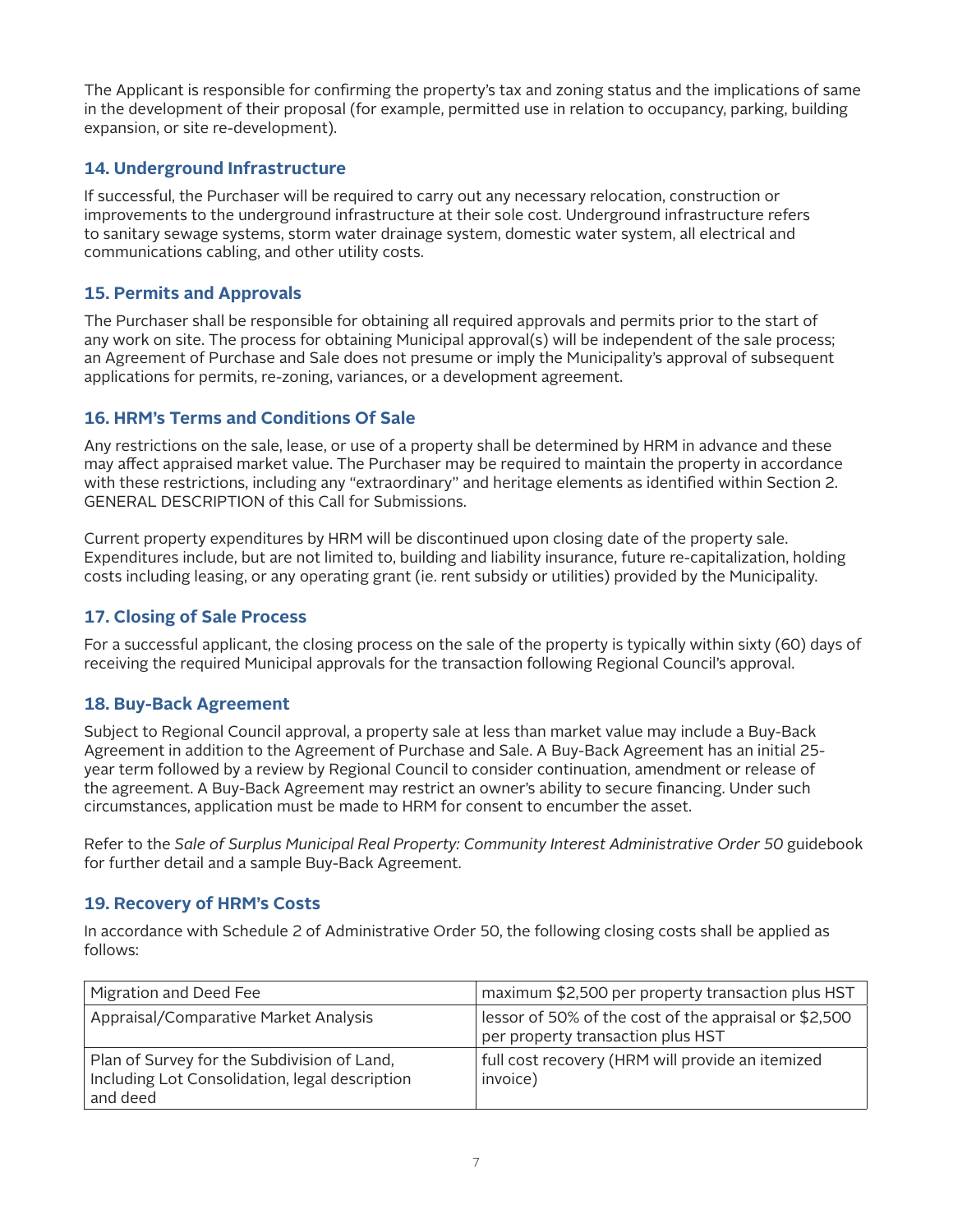Organizations unable to pay closing costs in full prior to conveyance may request a payment plan option. The terms of a payment plan are included in Schedule 2 of Administrative Order 50.

#### **20. Access to Information and Privacy**

Applicants are advised that any records created by the Municipality can be requested under Freedom of Information and Privacy legislation. Applicants will be notified by HRM should such a request be received related to their application. Proposals may be affixed in their entirety, or extracts included, in reports to Regional Council.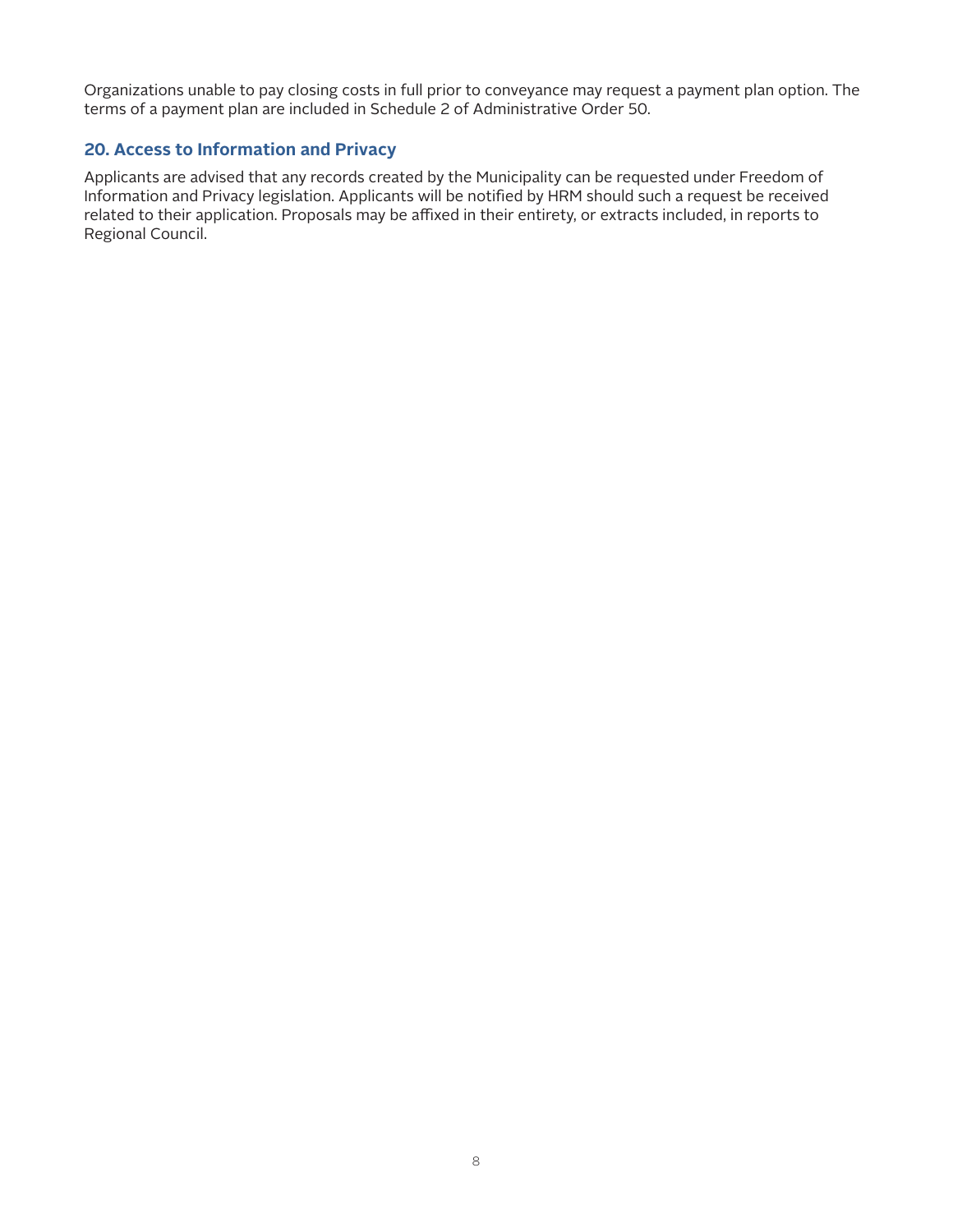## **Section C. Supplementary Information**

List applicable with link

| <u> 1989 - Andrea Santa Andrea Andrea Andrea Andrea Andrea Andrea Andrea Andrea Andrea Andrea Andrea Andrea Andr</u> |
|----------------------------------------------------------------------------------------------------------------------|
|                                                                                                                      |
|                                                                                                                      |
|                                                                                                                      |
|                                                                                                                      |
|                                                                                                                      |
|                                                                                                                      |
|                                                                                                                      |
|                                                                                                                      |
|                                                                                                                      |
|                                                                                                                      |
|                                                                                                                      |
|                                                                                                                      |
|                                                                                                                      |
|                                                                                                                      |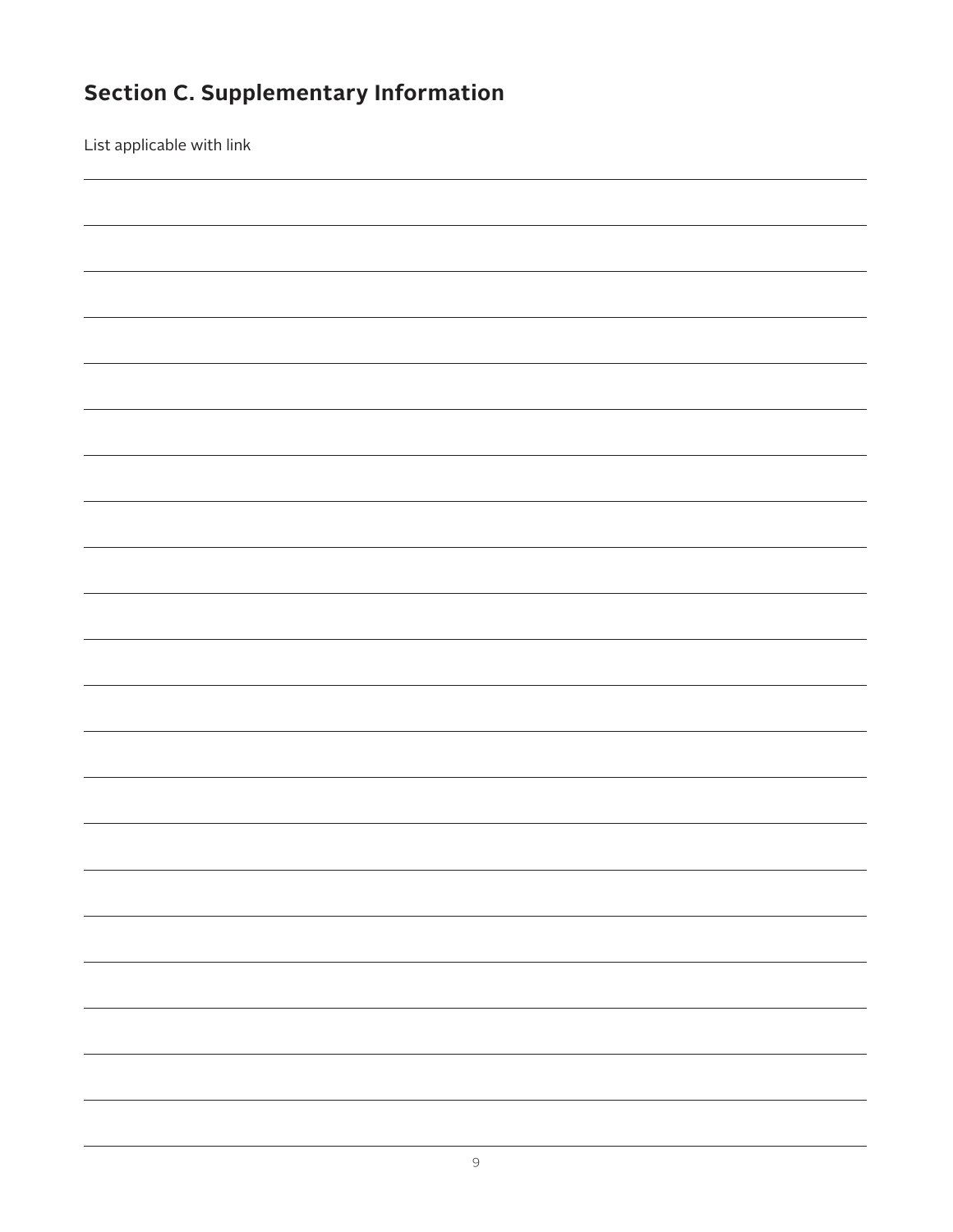#### **Application for Property Purchase: Community Interest**

**Please complete this form and attach to the front of your submission to Grants & Contributions, Finance & Asset Management, Halifax Regional Municipality, 40 AlderneyGate, Dartmouth, Nova Scotia B2Y3N5. OR e-mail to [AO50@Halifax.ca](mailto:AO50@Halifax.ca)** 

| 1. Civic Address of the Property of the Subject Property:                                        |                                                                                                                                                                                                                                                                                                                                                            |  |  |  |
|--------------------------------------------------------------------------------------------------|------------------------------------------------------------------------------------------------------------------------------------------------------------------------------------------------------------------------------------------------------------------------------------------------------------------------------------------------------------|--|--|--|
|                                                                                                  | 2. Name of Applicant Organization(s) and Registration Number(s):                                                                                                                                                                                                                                                                                           |  |  |  |
|                                                                                                  | Nova Scotia Registry of Joint Stocks (society, cooperative): #____                                                                                                                                                                                                                                                                                         |  |  |  |
| Federal Government (charity, federal non-profit corporation): #                                  |                                                                                                                                                                                                                                                                                                                                                            |  |  |  |
| If incorporated under an Act of the Nova Scotia Legislature, please include the name of the Act: |                                                                                                                                                                                                                                                                                                                                                            |  |  |  |
|                                                                                                  | 4. Mandatory Content - An application by a non-profit organization to purchase a community<br>interest property must include the following information:                                                                                                                                                                                                    |  |  |  |
| П                                                                                                | proof of registered status as non-profit organization;                                                                                                                                                                                                                                                                                                     |  |  |  |
| $\Box$                                                                                           | a description of the non-profit organization and its programs or services;                                                                                                                                                                                                                                                                                 |  |  |  |
|                                                                                                  | a statement of the non-profit organization's intended use for the subject property;                                                                                                                                                                                                                                                                        |  |  |  |
|                                                                                                  | complete financial statements for: (i) the prior three (3) fiscal years, or (ii) if the non-profit<br>organization has not been incorporated for the prior three fiscal years, the number of fiscal years<br>the organization has been incorporated, and the financial statements must include all itemized<br>revenues, expenses, assets and liabilities; |  |  |  |
| L                                                                                                | a five-year operating and capital budget;                                                                                                                                                                                                                                                                                                                  |  |  |  |
| П                                                                                                | a complete copy of the non-profit organization's Articles of Incorporation, Charter, or Constitution<br>and By-laws; and                                                                                                                                                                                                                                   |  |  |  |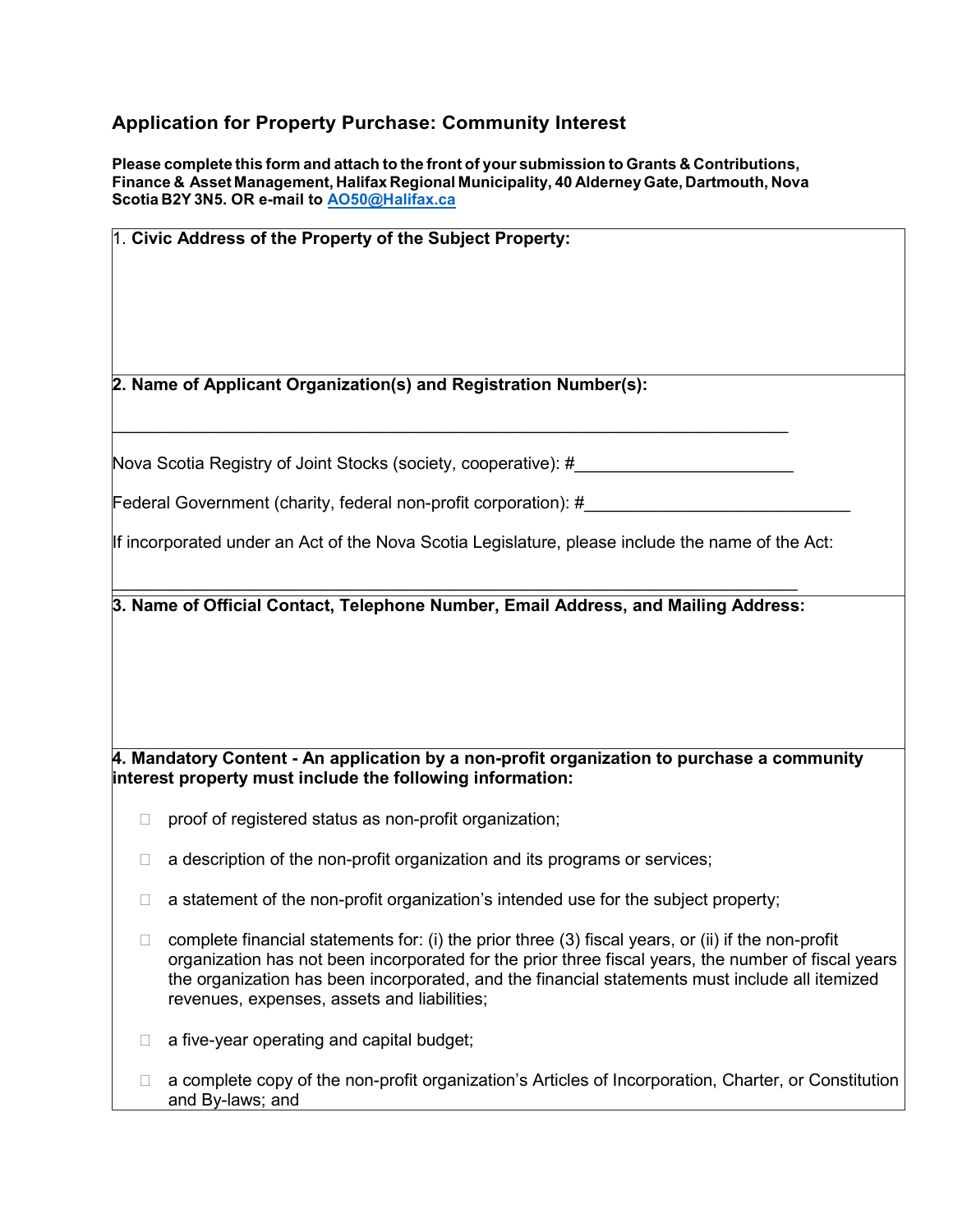□ (h) the terms and conditions of the offer for the purchase, including the purchase price, requested closing date, and any terms and conditions specific to the subject property.

#### **4. Declaration and Signature of the Chair of the Board of Directors:**

#### *I hereby certify that:*

*allstatements,bothwrittenandverbal,madeinrelationtothe submission affixedtothisapplication to the Halifax Regional Municipality for the subject property are true and accurate and it is understoodthatany misrepresentationofmaterialfactsmay leadtorejectionofthis submission; theapplicantorganization(s) is/areentirelynon-profitandexcludesprivateandfor-profitinterests; itisunderstoodthattheprovisionoffalse ormisleadinginformation such thattheMunicipalitywas inducedtogrant a lessthanmarketvaluesaleof property,theMunicipalitymaybuybackthesubject property as perthe terms of theBuy-BackAgreement(if applied to the conveyance) or comparable terms.*

*Chair,BoardofDirectors (Day/Month/Year)*